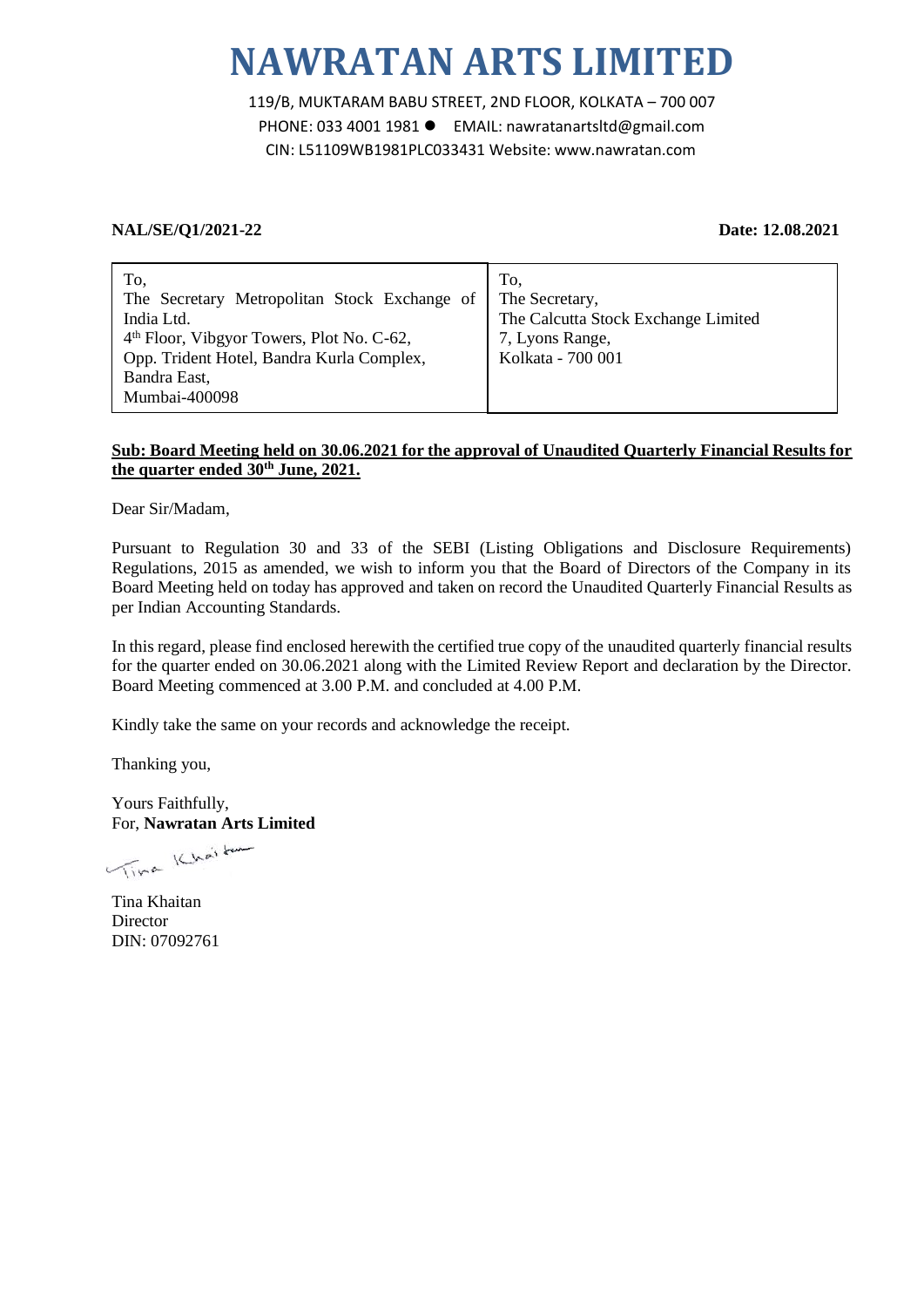# **NAWRATAN ARTS LIMITED**

119/B, MUKTARAM BABU STREET, 2ND FLOOR, KOLKATA – 700 007 PHONE: 033 4001 1981 EMAIL: nawratanartsltd@gmail.com CIN: L51109WB1981PLC033431 Website: www.nawratan.com

### **NAL/SE/Q1/2021-22 Date: 12.08.2021**

| To,                                                   | To.                                 |
|-------------------------------------------------------|-------------------------------------|
| The Secretary Metropolitan Stock Exchange of          | The Secretary,                      |
| India Ltd.                                            | The Calcutta Stock Exchange Limited |
| 4 <sup>th</sup> Floor, Vibgyor Towers, Plot No. C-62, | 7, Lyons Range,                     |
| Opp. Trident Hotel, Bandra Kurla Complex,             | Kolkata - 700 001                   |
| Bandra East,                                          |                                     |
| Mumbai-400098                                         |                                     |

## **Sub: Declaration in respect of unmodified opinion on Unaudited Quarterly Financial Results for the quarter ended as on 30th June, 2021.**

Dear Sir/Madam,

Pursuant to regulation 33(3) (d) of the SEBI (Listing Obligations and Disclosure Requirements) Regulations, 2015 as amended, we hereby declare and confirm that the Statutory Auditors of the Company, **M/s. Bijan Ghosh & Associates, FRN: 323214E, Chartered Accountants,** have issued unmodified Limited Review Report on Unaudited Quarterly Financial Results of the Company for the quarter ended as on 30.06.2021.

Kindly take the same on your records and acknowledge the receipt.

Thanking you,

Yours Faithfully,

For, **Nawratan Arts Limited**

Time Khaitan

Tina Khaitan (Director) DIN: 07092761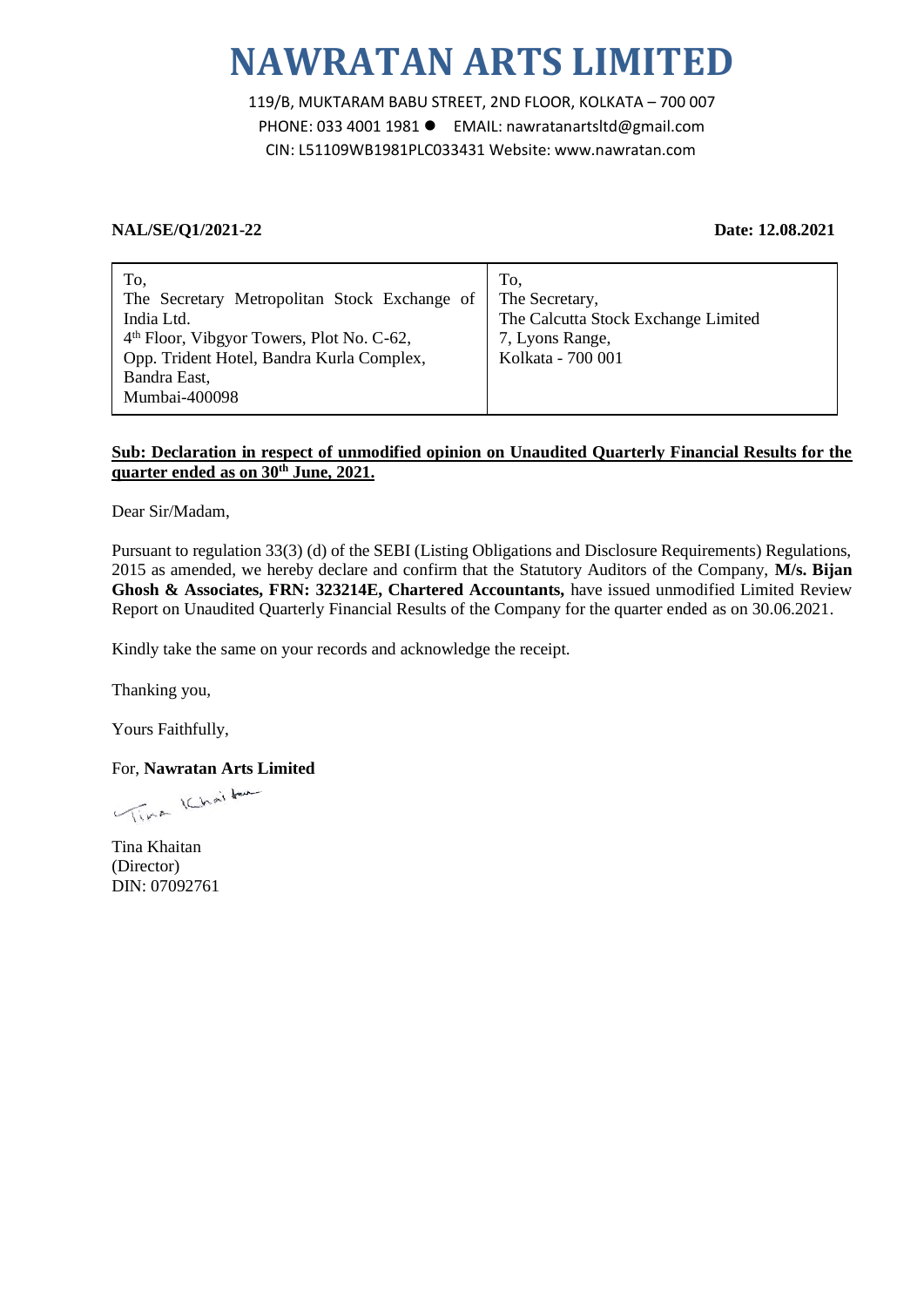

**BIJAN GHOSH & ASSOCIATES** Chartered Accountant C-16. Green Park P, Majumder Road, Kolkata-700078 Phone: 2484 8879, 6519 6510 Mobile: 93394 40467, 90517 89888 E-mail: bijanghosh1967@gmail.com

### **Independent Auditor's Report**

To The Members of M/s. Nawratan Arts Limited.

### **Report on the Standalone Financial Statements**

We have Reviewed the accompanying Statement of Standalone Financial Results of Nawratan Arts Limited (the Company), for the quarter ended on 30<sup>th</sup> June, 2021, being submitted by the Company pursuant to the requirement of regulation 33 of the SEBI (Listing Obligations and Disclosure Requirements) Regulations, 2015.

This Statement, which is the responsibility of the Company's Management and has been approved by the Board of Directors, has been compiled from the related Standalone Financial statements which have been prepared in accordance with the Accounting Standards prescribed under Section 133 of the Companies Act, 2013 ("the Act") read with relevant rules issued thereunder and other accounting principles generally accepted in India. Our responsibility is to express an opinion on the Statement based on our audit of such Standalone financial Statements.

We conducted our audit in accordance with the Standards on Auditing issued by the Institute of Chartered Accountants of India. Those Standards require that we comply with ethical requirements and plan and perform the audit to obtain reasonable assurance about whether the Statement is free from material misstatement.

A review involves performing procedures to obtain audit evidence about the amounts and the disclosures in the Statement. The procedures selected depend on the auditor's judgement, including the assessment of the risks of material misstatement of the Statement, whether due to fraud or error. In making those risk assessments, the auditors considers Internal control relevant to the company's preparation and fair presentation of the statement in order to design audit procedures that are appropriate in the circumstances, but not for the purpose of expressing an opinion on the effectiveness of Company's internal control. An audit also includes evaluating the appropriateness of the accounting policies used and the reasonableness of the accounting estimated made by the Manager the overall presentation of the Statement.

We believe that the Review evidence obtained by us is sufficient and appropriate to provide a basis for our audit opinion.

In our opinion and to the best of our information and according to the explanations given to us the Standalone **Financial Statement:** 

is presented in accordance with the requirement of Regulation 33 of the SEBI (Listing Obligations and 1. Disclosure Requirements) Regulations, 2015 in this regard; and

 $2$ give a true and fair view in conformity with the aforesaid Accounting Standards and other accounting principles generally accepted in India of the net profit and other financial information of the company for the quarter ended on 30<sup>th</sup> June, 2021.

The Statement includes the result for the quarter ended on  $30<sup>th</sup>$  June, 2021, being the balancing figure between unaudited figures in respect of the full financial quarter ended on 30<sup>th</sup> June, 2021 and the published year to date figures for the First quarter of the current financial year which were subject to limited review by us.

For M/s. Bijan Ghosh & Associates **Chartered Accountants** Firm's registration humber: 32321 Kolkata CA. Bijan Ghost Membership No: 0094 **Gd Acco** Place: Kolkata Date: The 12<sup>th</sup> day of August, 2021 UDIN: 21009491AAAACY7336